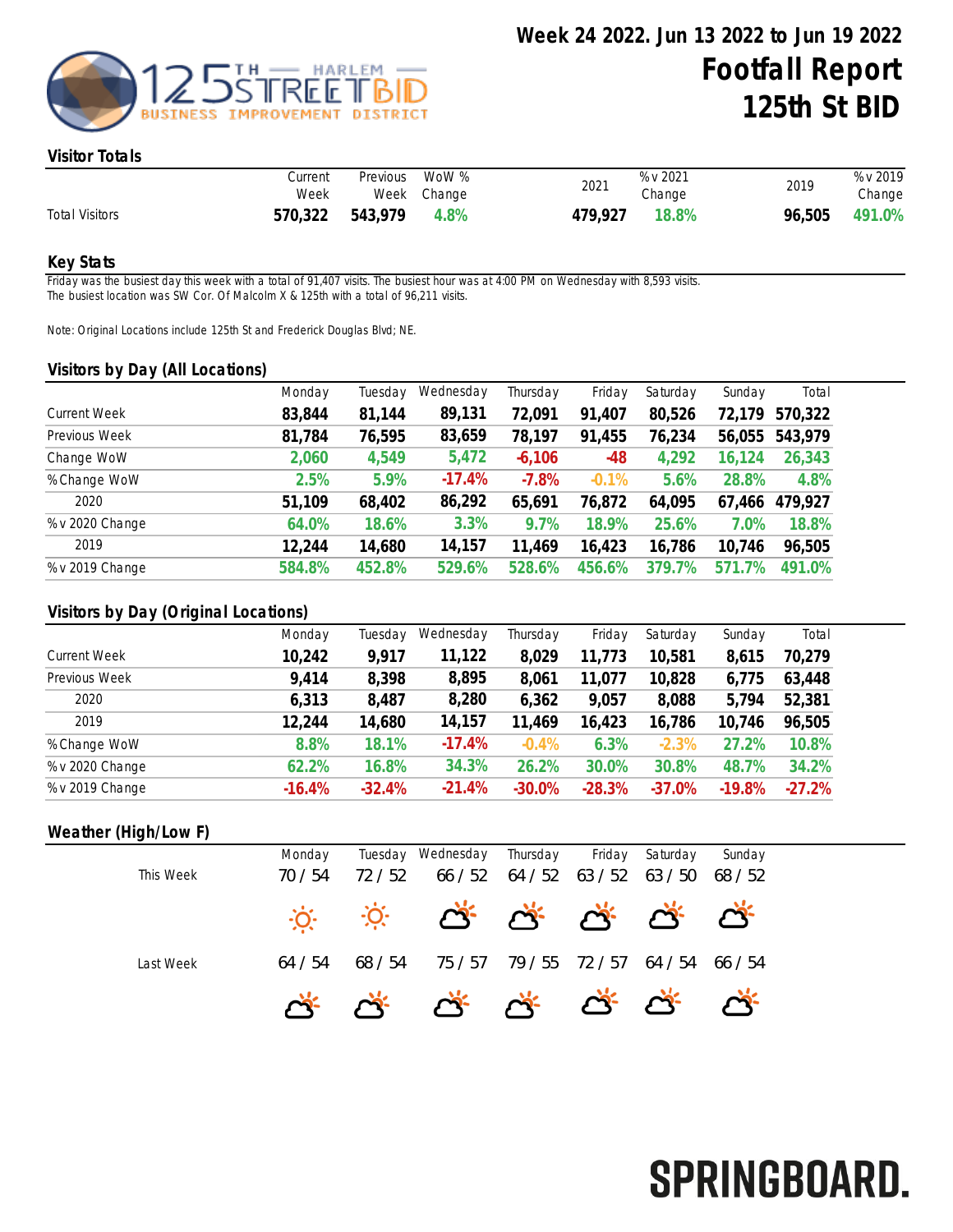## Visitors by Day (All Locations)



### % Share of Visitors by Day



Afternoon 2:00PM - 4:59PM Early Evening 5:00PM - 7:59PM Evening 8:00PM - 11:59PM

## SB.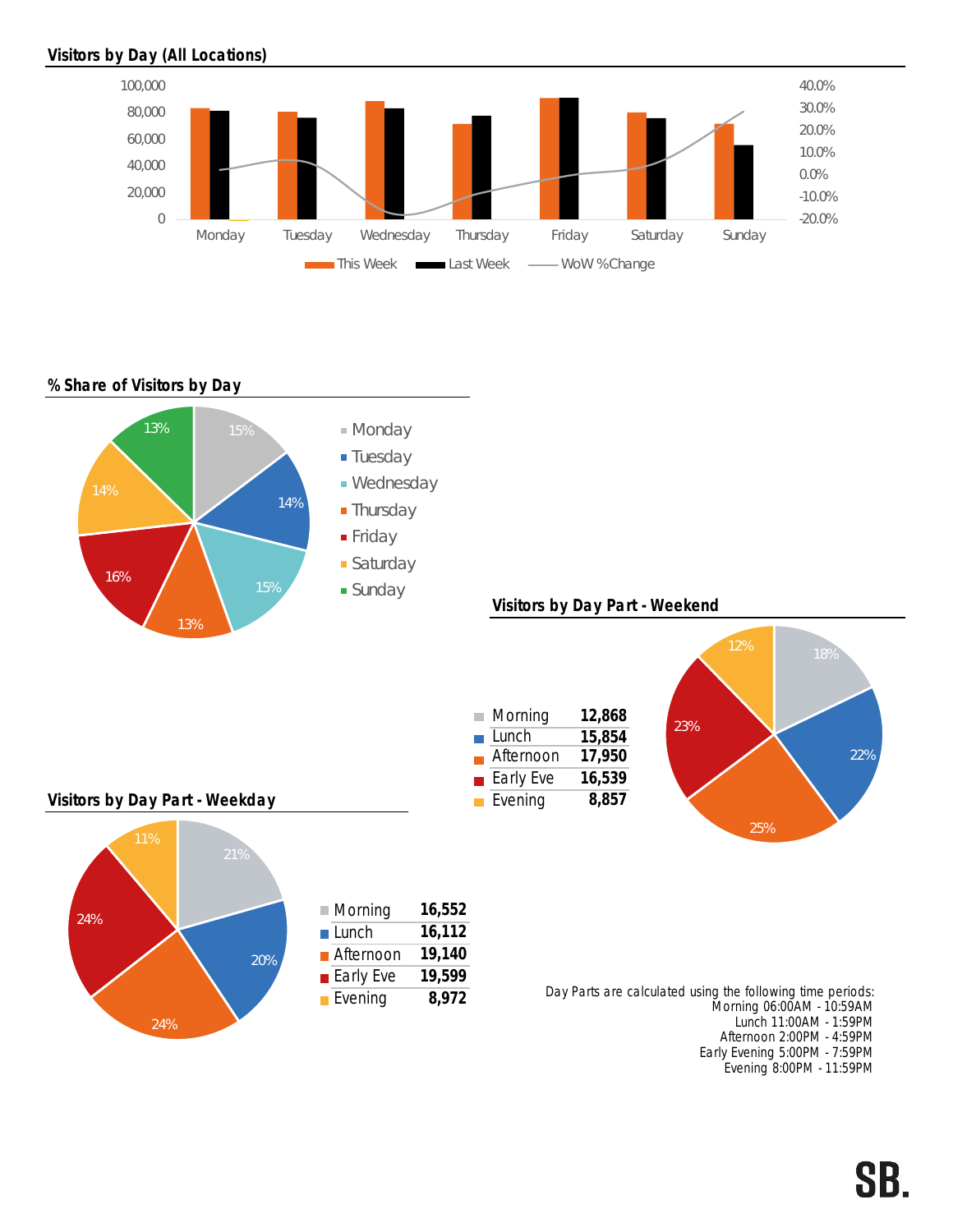



Visitors by Hour



|       | Monday |       | Tuesday Wednesday | Thursday | Friday | Saturday | Sunday |
|-------|--------|-------|-------------------|----------|--------|----------|--------|
| 6:00  | 1,524  | 1,247 | 1,327             | 1,186    | 1,382  | 1,056    | 831    |
| 7:00  | 4,416  | 2,548 | 4,354             | 2,278    | 2,504  | 2,241    | 1,528  |
| 8:00  | 5,043  | 3,191 | 4,961             | 2,879    | 3,213  | 2,896    | 2,229  |
| 9:00  | 4,146  | 3,505 | 4,165             | 2,991    | 4,043  | 3,631    | 2,746  |
| 10:00 | 4,281  | 4,529 | 4,462             | 3,513    | 5,074  | 5,195    | 3,383  |
| 11:00 | 5,207  | 5,167 | 5,237             | 4,353    | 5,621  | 6,088    | 4,146  |
| 12:00 | 5,404  | 5,254 | 5,532             | 5,020    | 6,218  | 5,956    | 4,766  |
| 13:00 | 5,502  | 5,546 | 5,290             | 5,373    | 5,837  | 5,672    | 5,080  |
| 14:00 | 5,587  | 5,626 | 6,230             | 5,657    | 6,676  | 5,747    | 5,680  |
| 15:00 | 5,850  | 6,304 | 6,730             | 6,032    | 6,839  | 5,886    | 6,061  |
| 16:00 | 6,580  | 6,890 | 7,415             | 6,022    | 7,261  | 6,368    | 6,158  |
| 17:00 | 7,013  | 7,424 | 8,593             | 6,115    | 8,113  | 6,104    | 6,443  |
| 18:00 | 6,893  | 7,272 | 7,865             | 5,335    | 8,346  | 5,511    | 6,311  |
| 19:00 | 4,782  | 5,022 | 5,190             | 4,307    | 5,723  | 4,467    | 4,242  |
| 20:00 | 3,422  | 3,536 | 3,496             | 3,015    | 4,245  | 3,426    | 3,191  |
| 21:00 | 2,145  | 2,203 | 2,519             | 2,047    | 3,237  | 2,472    | 2,520  |
| 22:00 | 1,545  | 1,565 | 1,640             | 1,460    | 2,422  | 1,957    | 1,711  |
| 23:00 | 1,244  | 1,142 | 1,303             | 1,088    | 1,588  | 1,248    | 1,188  |